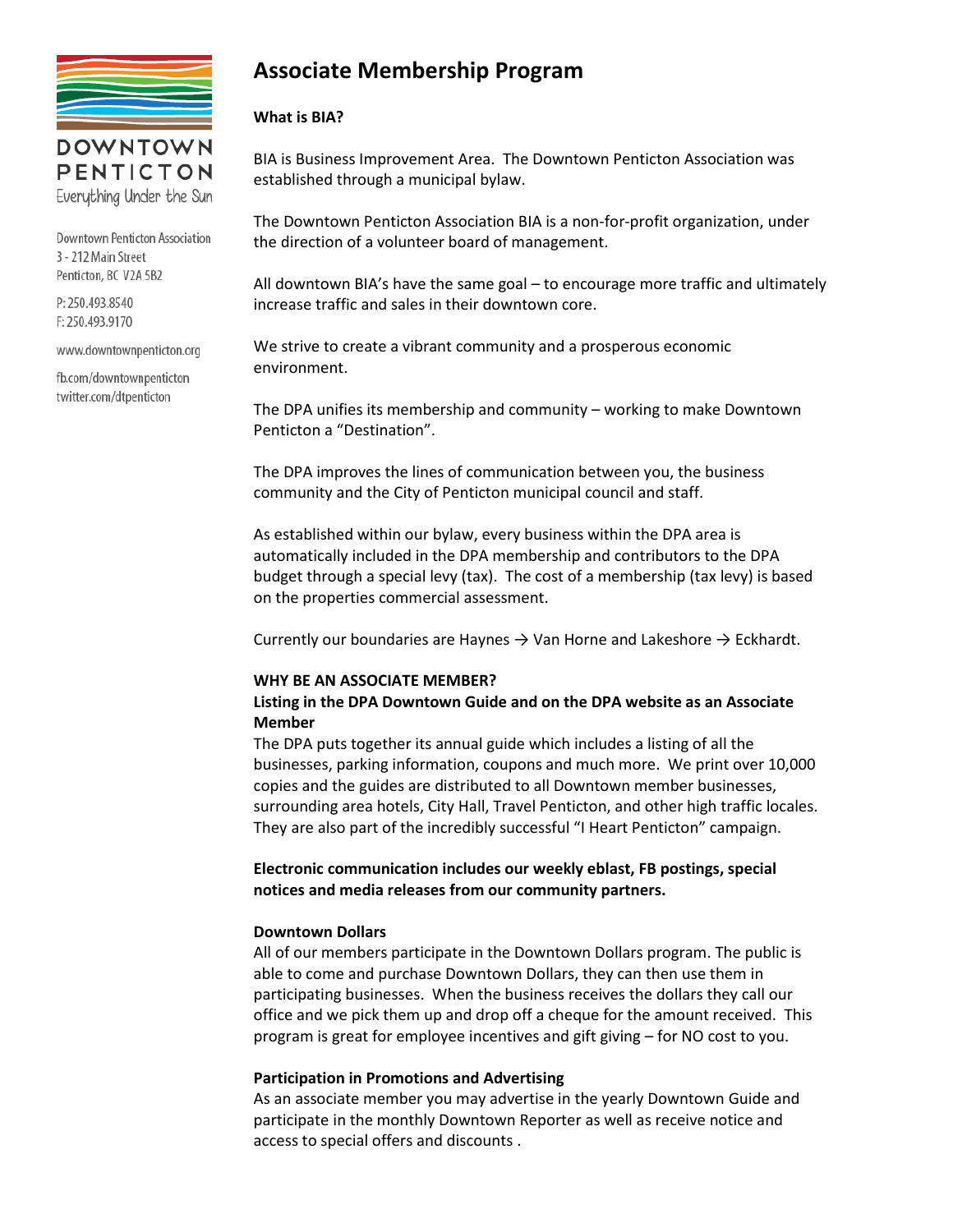

# **DOWNTOWN** PENTICTON

Everything Under the Sun

**Downtown Penticton Association** 3 - 212 Main Street Penticton, BC V2A 5B2

P: 250.493.8540 F: 250.493.9170

www.downtownpenticton.org

fb.com/downtownpenticton twitter.com/dtpenticton

The DPA Associate Memberships are being offered to select businesses for an *annual fee of \$250.00.*

### **ASSOCIATE MEMBERSHIP**

**Benefits** 

- 1. DPA Newsletters and member communications including information relating to economic development, maintenance & revitalization, security issues and bylaw enforcement etc.
- 2. Your listing on the DPA website.
- 3. Opportunity to participate in DPA co-operative marketing and promotional activities under the DPA umbrella.
- 4. Inclusion in printing DPA business directories/listings.
- 5. Invitation to DPA networking and social events including the DPA Annual General Meeting in a "non-voting" capacity.

Please note:

- Associate members shall receive no property improvements, grants or street furniture or fixtures from the BIA.
- Associate members do not receive board seat privileges and do not qualify to vote on issues.
- Associate members can be subject to an additional charge on any promotional activities.
- Associate Membership applications are reviewed by the current DPA Board and Executive Director. The Board of Directors reserves the right to refuse Associate Membership to any applicant.

Join the DPA today to receive the benefits Please email application to [info@downtownpenticton.org.](mailto:info@downtownpenticton.org)